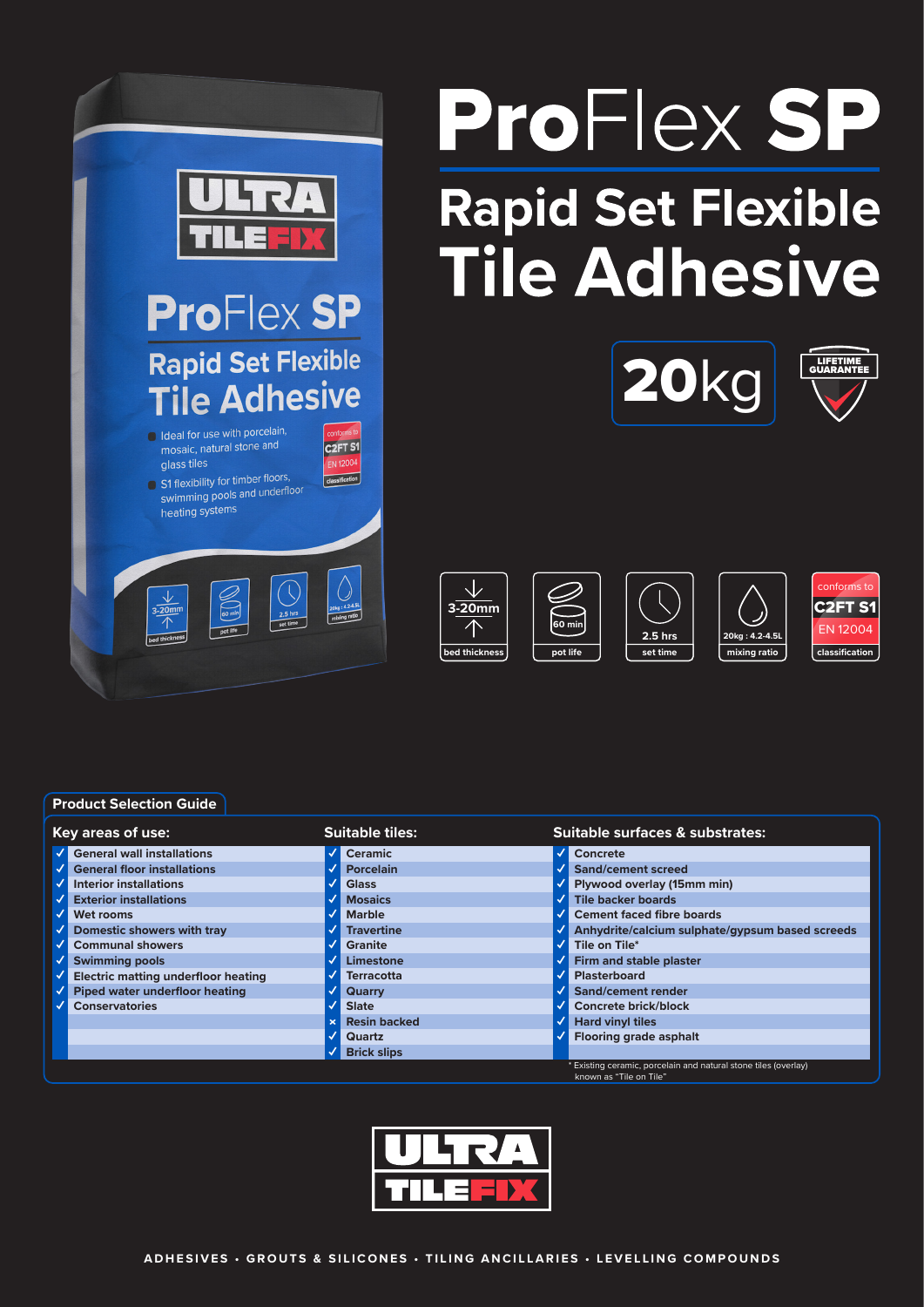# **TECHNICAL DATASHEET**

**UltraTileFix ProFlex SP** is a single part, rapid setting, flexible adhesive for wall and floor tiles. It is specially formulated with enhanced adhesion and flexibility, making it ideal for areas where slight movement or vibration can occur. Classified as S1 in accordance with EN12004 it has the high level of deformation for greater tolerance to movement. UltraTileFix ProFlex SP is a polymer modified adhesive which provides enhanced performance and high bond strength including installations subject to moisture. It is able to take light foot traffic within 3 hours of installation depending upon temperature and substrate.

## **SURFACE PREPARATION**

All wall and floor substrates must be clean, dry, firm and stable, free of dust, dirt, oil and grease. Substrates should be strong enough to support the weight of the adhesive and tiles being fixed (see below for loadings).

For plasterboard and plaster finishes that have been painted and are showing a weak or flaky surface finish then mechanical sanders or hand sanding blocks are generally used to remove the film. However for the likes of floor screed surface contamination, adhesive residues and weak surface laitance or even smooth dense floors such as power floated concrete, these will require a more heavy duty scarifying using specialist flooring equipment to remove the surface of the substrate to ensure the substrate is sound, stable and has a rough open texture. To encourage best adhesion to the substrate it is advisable that prior to applying adhesive that substrates are primed (please see priming section below).

Remember - sanding or mechanical abrasion of any surface will leave powder deposits which require thorough removal by suitable vacuum equipment to provide a clean dust free surface. Failing to remove fine powder deposits and weak surfaces is a common reason for de-bonding of tile adhesive and primer from the substrate. Using a wet sponge to clean down a wall or floor of dust deposits only serves to spread it around, it is therefore advisable to vacuum thoroughly prior to use of wet sponge.

**Tile on Tile:** It is always preferable to remove existing tiles however fixing new to old is an accepted method as long as the existing tiles are sound, stable, dry, securely bonded and fixed to a background that is capable of taking the additional weight. Ceramic, porcelain and quarry tiles should be lightly abraded to form a mechanical key degreased and ensured thoroughly clean. For existing vinyl floor tiles only hard and "crunchy" vinyl tiles should be considered to be over-tiled. Be aware that some old tiles of this type contained asbestos so should not be abraded. Do not over-tile onto softer vinyl, quartz or composite tiles.

**Calcium Sulphate Floor Screeds:** It is essential that the floor is fully dry, if in doubt always check the moisture level of the floor is below 75%RH using a hair hygrometer before continuing. This type of floor can also suffer from surface laitance issues creating a weak surface layer and therefore they are highly likely to require specialist mechanical abrasion as indicated above.

**Timber/Wooden Floors:** All chipboard and T&G flooring should be overboarded using exterior or class 3 type plywood boards of minimum thickness 15mm or suitable cement backer boards. All over-boarding should be dry and conditioned to the environment in which they are to be used. Plywood overboards should have backs and edges sealed to prevent ingress of moisture and atmospheric humidity, as should the face to be tiled. A neat coat of UltraTileFix ProPrimer should be used to carry out the sealing process prior to installing the boards. The plywood boards should then be positioned, close butted and firmly screwed (not nailed) through the underlying flooring to joists ensuring a max distance between fixings of 300mm centres or less. If using cement backer board to over-board the timber/wood floor, then it should be of flooring grade and of suitable strength for the application to prevent deflection. It should be 9mm minimum thickness. The backer board should be bonded using a minimum classification of S1 type tile adhesive and the original wooden floor should be thoroughly cleaned and free of any surface coating or wood treatment. It should also be primed using a neat coat of UltraTileFix ProPrimer.

**Underfloor Heating (UFH):** If UFH is being installed it must be fully commissioned before starting the tiling process to ensure it is in full working

order. This includes both electric mat and water pipe systems. Once the UFH has been commissioned it can be set to a low level to provide a max floor temperature of 15˚C whilst the tiling and grouting processes are undertaken. It is critical that this temperature is not exceeded as this can force dry the adhesive and grout with the potential of causing cracks in the installation or tiles to de-bond. Maintain this temperature for a minimum period of 7 days while the installation cures and hardens. After this time the UFH can be brought up to the required room temperature slowly at a rate of 5˚C per day.

**Render:** When tiling to new render it must be ensured that the render is a minimum of 4 weeks old and is thoroughly strong, dry, dust and efflorescence free and stable.

#### **PRIMING**

UltraTileFix ProPrimer has been specifically developed to be used as a primer for use with cementitious tile adhesives to provide improved sealing and bonding properties for a variety of substrates.

**Porous Substrates (includes: plaster, skimmed plasterboard, plasterboard, sand/cement, calcium sulphate screeds, cement backer boards, render**  and other open textured substrates): Prime with 2 coats of UltraTileFix ProPrimer. The first coat should be diluted 1 part primer to 3 parts clean water (by volume) and allowed to dry for a minimum period of 1 hour. When dry, apply a second coat diluted 1:1 (by volume) and leave for 1 hour to dry before continuing the tiling process.

**Non-porous & Low Porous Substrates (includes: cured epoxy DPMs, tile on tile applications, foil faced insulation boards, plywood floor overboarding):** We recommend UltraTileFix ProPrimer in a single, neat application.

**NB:** Please see technical datasheet for UltraTileFix ProPrimer for coverage rate details. If in doubt as to the need for priming please consult UltraTileFix Technical Department.

### **MIXING**

Once the substrate has been prepared, continue with the tiling installation. UltraTileFix ProFlex SP should be added slowly to clean water in a suitable clean mixing tub and mixed thoroughly using a drill/mixer and paddle to give a slump free, easily worked mortar consistency. Once mixed the mortar is immediately ready for use and has a pot life of approximately 60 minutes at 20˚C. Mix only sufficient material to be used within the pot life of the product. Do not remix or rewet/dilute product which has aged and is starting to thicken or set.

Mixing Ratio: 20kg unit requires 4.2L - 4.5L of water.

#### **APPLICATION**

Apply the adhesive to the required thickness (limits 3mm – 20mm) in areas up to 1m² at a time. For internal walls use a notched trowel to the following notch dimensions to provide solid rib lines:

Mosaic tiles: 3mm x 3mm at 6mm centres

General wall tiles: 5mm x 5mm at 10mm centres

General floor tiles: 8mm x 8mm at 16 mm centres

For floors and external applications we advise to use the solid bed method. This involves applying a uniform bed of adhesive to the floor and "buttering" the back of the tile with the same adhesive. When the tiles are bedded with a twisting action, pressing firmly down it ensures 100% contact is made with both the floor and the tile.

When fitting tiles leave spaces between each of the tiles to allow for grouting (approx: walls 1mm – 3mm and floors 2mm – 12mm).

Before the tile adhesive sets clean off the excess adhesive from the face of the tile and grout joints with a clean damp cloth or sponge.

### **WALL TILING & LOADINGS**

Wall types vary considerably but all have the same basic need to be structurally sound, strong, smooth and level. It is essential that the wall to be tiled has sufficient inherent strength to hold the proposed tile and the adhesive being used. The following chart lists maximum national standard loadings for a variety of wall substrates:

**Instarmac Group plc** Danny Morson Way, Birch Coppice Business Park Dordon, Tamworth, Staffordshire B78 1SE **t:** +44 (0)1827 872244 **f:** +44 (0)1827 285386 **e:** enquiries@instarmac.co.uk **orders:** orders@instarmac.co.uk

**Vers 02.03.2019 Information correct at time of print.**

**w:** instarmac.co.uk